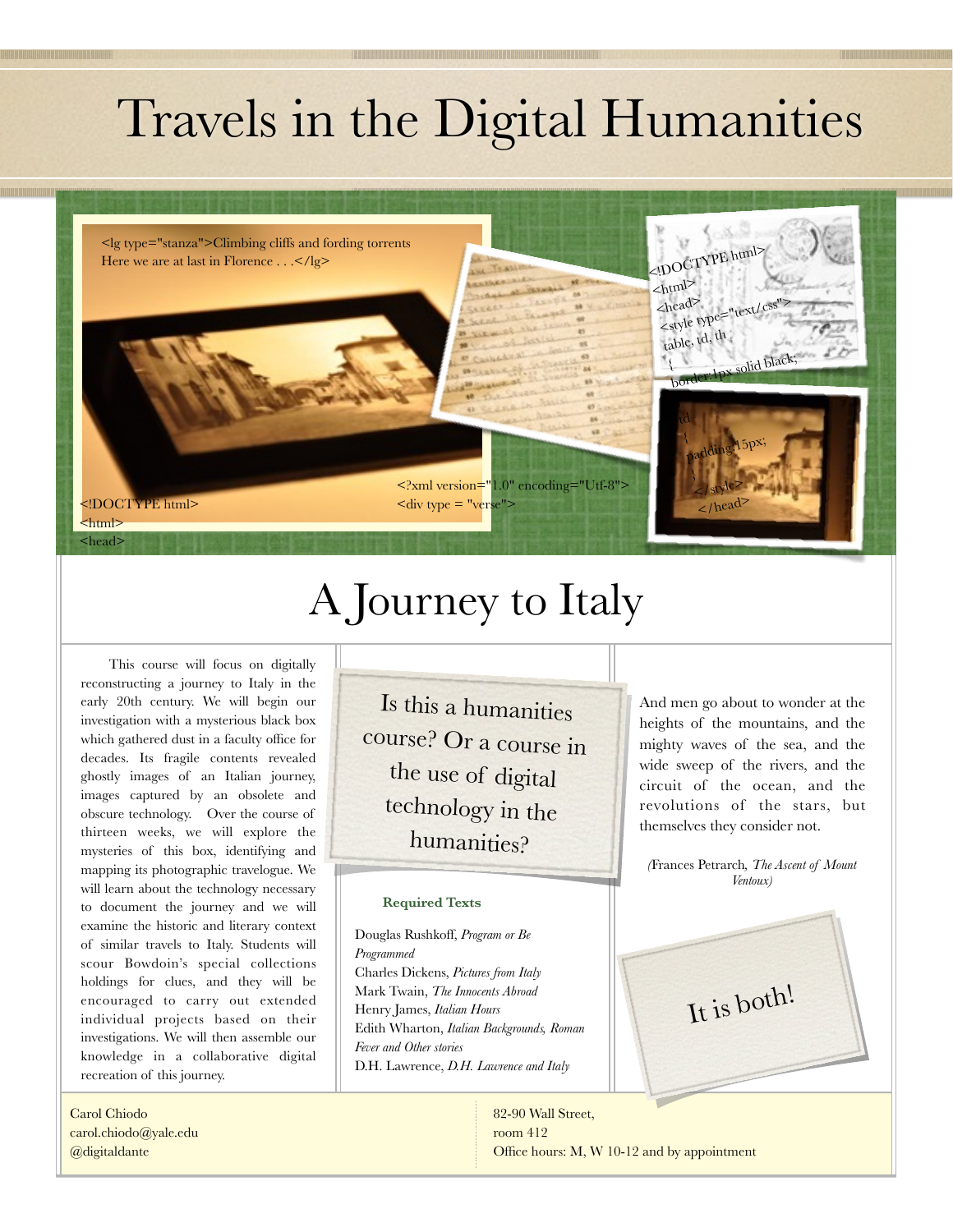## Course Goals

#### *By the end of the semester, you should:*

•be able to articulate some of the benefits and the drawbacks of using digital tools to approach literary analysis and humanistic study more generally

•be able to situate developments in digital technology of the past several decades within the broader historical context of textual technologies

•possess a working knowledge of a collection of digital tools that you can use to help you in your studies

•be able to critically interrogate the way you use the internet to get information, produce content and interact with others

•have attained a high degree of digital literacy, including the ability to critically evaluate online sources and navigate efficiently through large amounts of information

#### •

#### *Transferable skils that you should develop:*

•the ability to express yourself across a range of written genres (eg. informative prose suitable for an encyclopedia entry; scholarly argument; writing appropriate to informal online discussions) •the capacity to critically evaluate information •a familiarity with a range of skills (including markup, text mining applications, georeferencing, social network analysis) •the ability to work with others in a digital environment (through collaborative activities such as co-constructing a document)